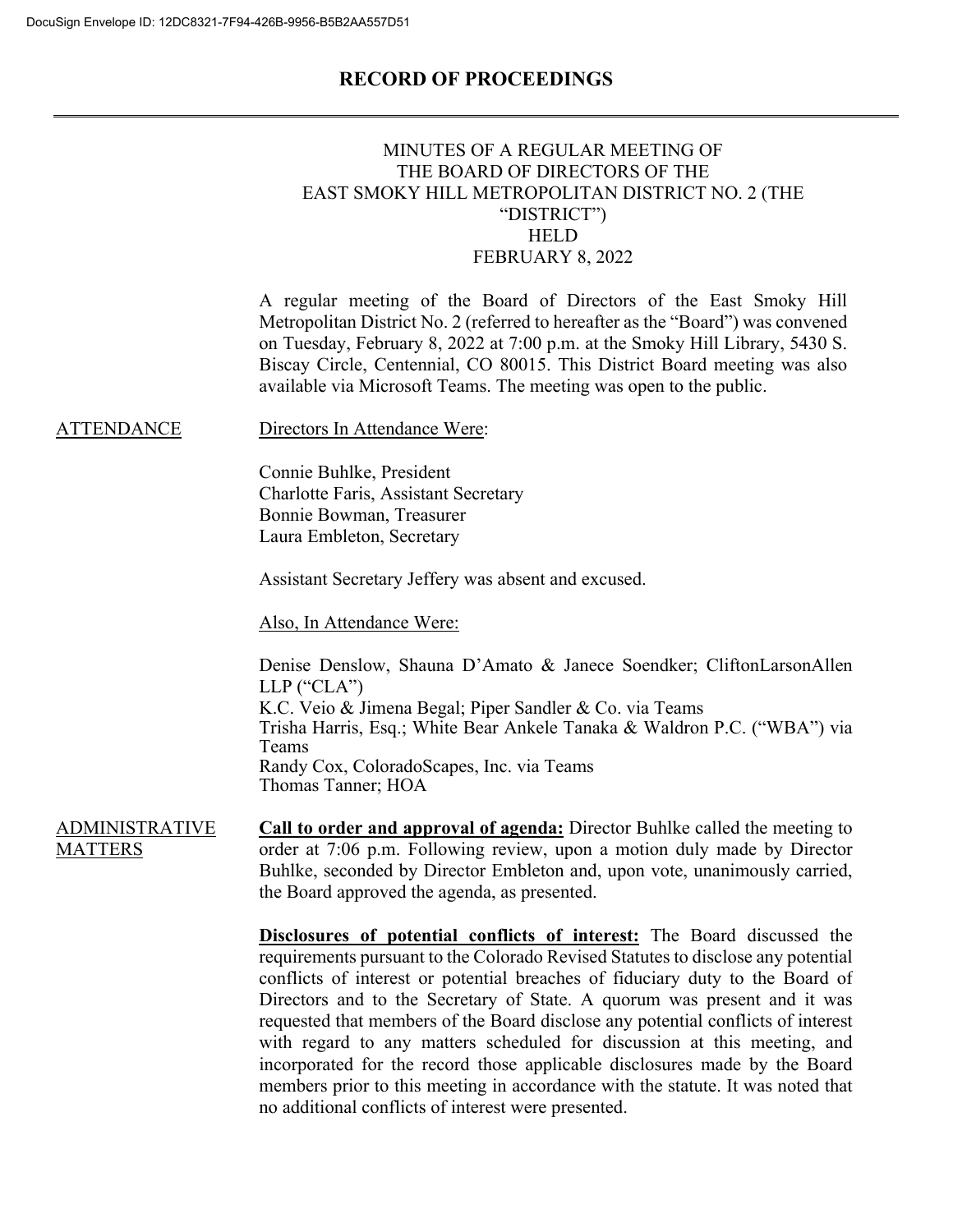**Quorum, location of meeting and posting of meeting notices:** The Board confirmed a quorum, the location of the meeting and the posting of the meeting notice. Assistant Secretary Jeffery was absent and excused.

**Public comment:** None.

#### CONSENT AGENDA **Minutes from the November 9, 2021 and January 17, 2022 meetings:**

Following review, upon a motion duly made by Director Embleton, seconded by Director Buhlke and, upon vote, unanimously carried, the Board approved the Consent Agenda item, as presented.

LEGAL MATTERS **Notice of 2022 Hourly Rates from White Bear Ankele Tanaka & Waldron:** Attorney Harris reviewed the Notice with the Board, noting that her personal rate has increased to \$395 per hour, but she will be soliciting help from Carey Smith at WBAT&W who has a lower hourly rate of \$260.

> **2022 Annual Administrative Resolution:** The Board discussed the regular meeting time reflected in the Resolution. It was determined that meetings will continue to be held at the originally scheduled time of 6:00 p.m. as there is no longer a conflict. No action was taken or necessary.

> **Resolution Designating the District's Website for the Posting of Meeting Notices and 24-Hour Posting Location:** Following review, upon a motion duly made by Director Bowman, seconded by Director Embleton and, upon vote, unanimously carried, the Board approved the Resolution Designating the District's Website for the Posting of Meeting Notices and 24-Hour Posting Location, as presented.

> **Other:** Attorney Harris informed the Board that she will reach out to Director Jeffery regarding his position on the Board no longer presenting a conflict of interest.

FINANCIAL **MATTERS** 

**Unaudited Financial Statements as of December 31, 2021 and Cash Position Report:** Ms. Soendker reviewed the Financial Statements and Cash Position Report with the Board. Following review, upon a motion duly made by Director Bowman, seconded by Director Buhlke and, upon vote, unanimously carried, the Board accepted the Unaudited Financial Statements as of December 31, 2021 and Cash Position Report, as presented.

**Bill.com payments totaling \$18,203.87 and Directors' Fees:** The Board reviewed the Bill.com payments and Directors' Fees. It was noted that the HOA will notify every homeowner whose fences are being replaced. It was noted that the total amount of payments should be increased to \$121,793.37 to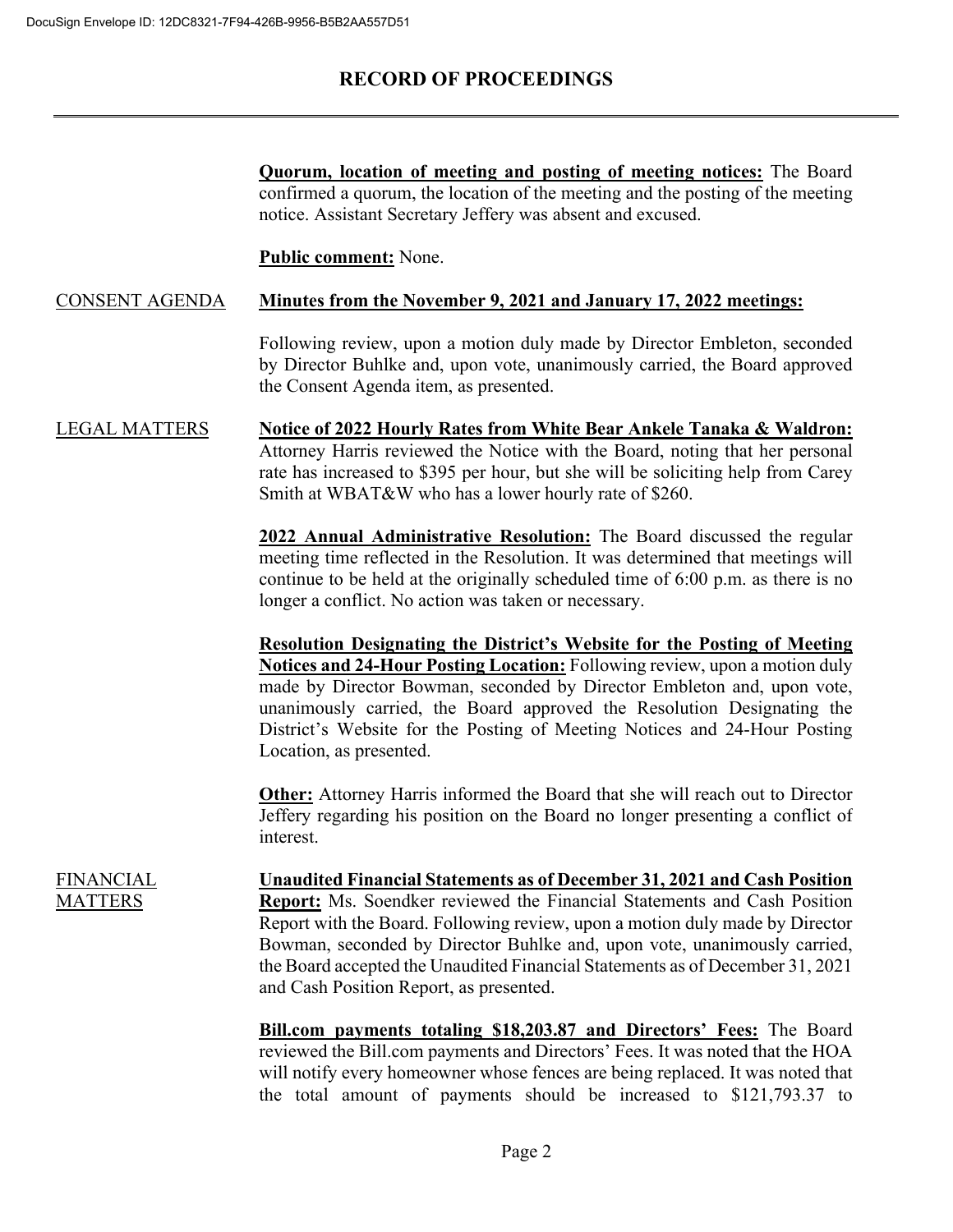accommodate the deposit to Commercial Fencing for the fence project deposit. Following review and discussion, upon a motion duly made by Director Buhlke, seconded by Director Bowman and, upon vote, unanimously carried, the Board ratified and approved the Bill.com payments totaling \$18,203.87 and Directors' Fees, as amended.

**Resolution authorizing the District to issue and refund general obligation indebtedness consisting of its General Obligation Refunding Bonds, Series 2022, in an approximate principal amount of \$3,500,000, which amount is subject to increase or decrease as determined by the Board, or as otherwise permitted by any resolution adopted by the Board at such meeting, and, in connection therewith, the Board will consider a resolution: authorizing the issuance of such indebtedness; approving, ratifying and confirming the execution of certain documents; making determinations and findings as to other matters related to such financing transaction; authorizing incidental action; and repealing prior inconsistent actions:** Mr. Veio and Ms. Begal reviewed the Resolution with the Board and explained the Bond issuance process. Following review and discussion, upon a motion duly made by Director Embleton, seconded by Director Bowman and, upon vote, unanimously carried, the Board adopted the Resolution authorizing the District to issue and refund general obligation indebtedness consisting of its General Obligation Refunding Bonds, Series 2022, in an approximate principal amount of \$3,500,000, which amount is subject to increase or decrease as determined by the Board, or as otherwise permitted by any resolution adopted by the Board at such meeting, and, in connection therewith, the Board will consider a resolution: authorizing the issuance of such indebtedness; approving, ratifying and confirming the execution of certain documents; making determinations and findings as to other matters related to such financing transaction; authorizing incidental action; and repealing prior inconsistent actions, as presented.

**Public Hearing on 2022 Budget Amendment:** Upon a motion duly made by Director Buhlke, seconded by Director Bowman and, upon vote, unanimously carried, the Board opened the public hearing at 7:39 p.m. No public comments were received, and the public hearing was closed at 7:40 p.m.

**Resolution Amending 2022 Budget:** Ms. Denslow reviewed the Resolution with the Board, noting that the purpose of the amendment is to address the Bond refinancing. Following review and discussion, upon a motion duly made by Director Embleton, seconded by Director Bowman and, upon vote, unanimously carried, the Board adopted the Resolution Amending 2022 Budget, as presented.

**Other:** None.

#### MANAGER ITEMS **Other:** None.